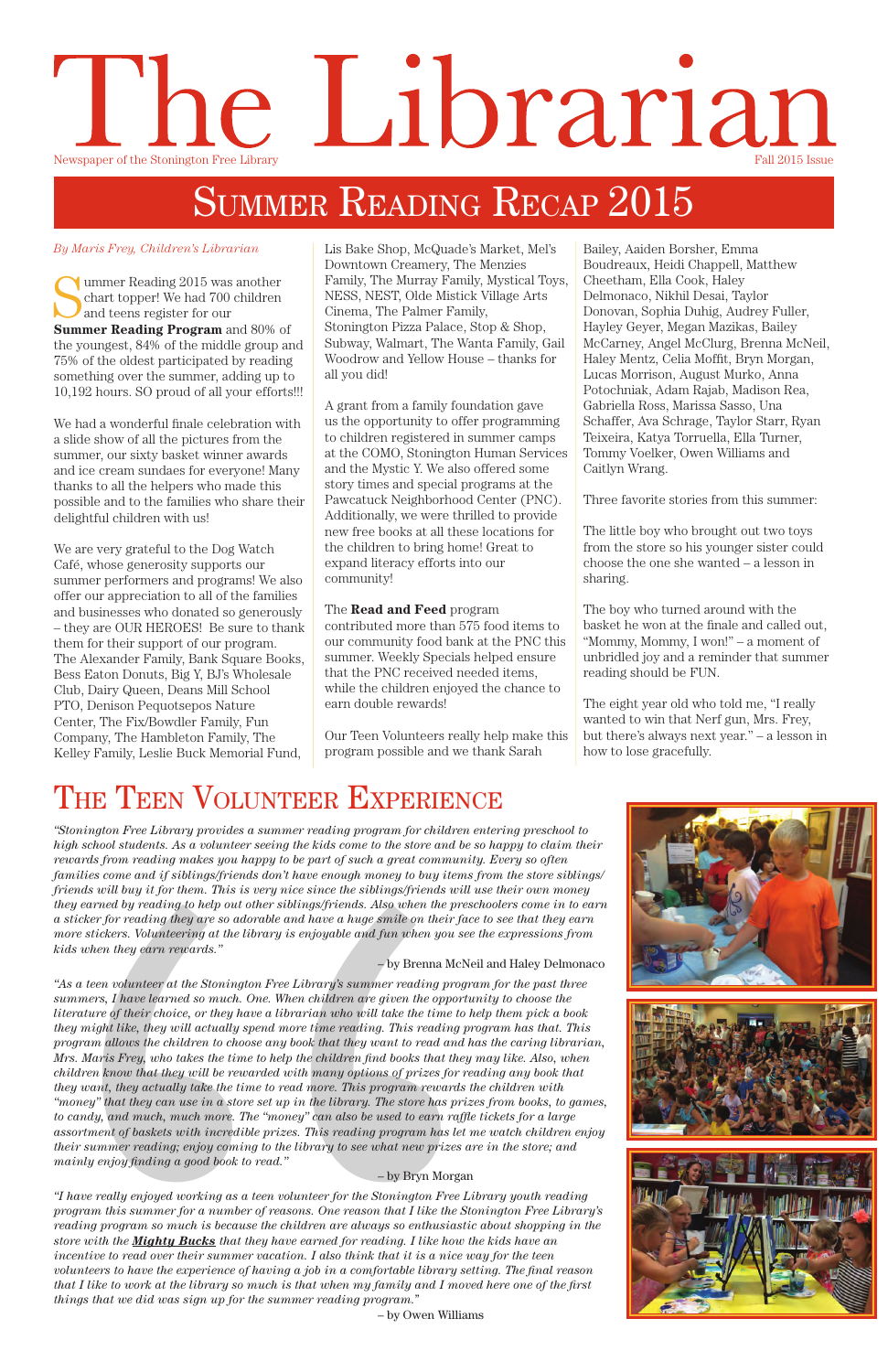# Bookworms

#### *By Maris Frey, Children's Librarian*

#### **Librarian Bookworms Fall/Winter 2015**

As another school year begins, we are ready for an exciting season of new programs and the return of perennial favorites. We will continue our **Drop In Read and Play** story times on Tuesdays and Wednesdays. These story times are designed to introduce and reinforce early literacy skills. Reading, talking, singing, writing and playing are the five practices that form the building blocks of early literacy skills. The Family Literacy Enrichment Program continues to offer four free outreach story times to local preschools along with a rotating library of print and audio books. Monthly **PJ Story Times** will be on the first Wednesdays beginning on Sept. 2 at 6:30pm. Other returning favorites will be **Halloween Costume Swap or Drop, Make a Plate Week** November 16 – 21, **50 to Grow On Winter Reading Challenge**, our annual visit with **Santa** on December 5 and **Reindeer Story Time** with Magic Reindeer Food on December 19. Please check the calendar for registration and age details.

Our **Saturday in Stonington** will vary - **Junior Maker Space Building with LEGO®** bricks will remain the first Saturday of the month and the second Saturday will be **Minecraft Junior Maker Space** (ages 6 and older, the pieces for this are extremely small). Check out our Facebook page to see what is coming up each week.

We will be offering **Coloring Parties** for all ages from 5 – 8pm on September 23, October 21, November 18 and December 16. We will have coloring pages and supplies available in the Children's Room, the Teen Room and upstairs for adults. Drop in and try it – coloring is calming and almost meditative, relieves stress and provides a lovely creative outlet for those who are not necessarily crafty. Come see what all the buzz is about!

Our **Family Craft Workshop, Decorate a Haunted Gingerbread House**, will be on Saturday, Oct 17. We will offer already constructed gingerbread houses, one per family, to decorate. Registration opens on Sept. 30 and space is limited.

We will offer a **Holiday Gingerbread House Family Craft Workshop** on December 9 from 5 – 8pm and registration will open on November 23.

We will begin offering **We Are Makers** on selected Wednesday evenings with the first opportunity a **Stained Glass Night Light Jar** on December 23 from 5 – 8 pm.

The Library will be hosting the third graders for the annual **Look It Up project**, which is a partnership between the Rotaries of both of Mystic and The Stoningtons, the Leslie Buck Memorial Fund, and the Library. All the third graders tour the building, listen to a story, and participate in a scavenger hunt. They each receive their own dictionary and library card. This will require closing the Children's Room briefly for a few mornings in the fall; please check our webpage for days and times.

#### Happy Autumn!

|           | $Bold = Adult Activities$       | $\mathbb{Z}$ = Pre-registration Required. Please call.                                               |
|-----------|---------------------------------|------------------------------------------------------------------------------------------------------|
|           | <b>SEPTEMBER</b>                |                                                                                                      |
| All Month |                                 | Halloween Costume Drop Off (FREE shopping Oct. $1 - 10$ )                                            |
| 2<br>5    | $6:30 \text{ pm}$<br>$10:30$ am | PJ Story Time<br>Junior Maker Space Building with LEGO® bricks                                       |
| 7         |                                 | Labor Day - Library Closed                                                                           |
| 8         | 10:30 am                        | Drop In Story Time (Ages Babies $-2$ )                                                               |
|           | $11:30$ am                      | Drop In Story Time (Ages $3-6$ )                                                                     |
| 9         | 10:30 am                        | Drop In Story Time (Ages $2-6$ )                                                                     |
| 12        | $10:30$ am                      | Minecraft Junior Maker Space Ages 6+                                                                 |
| 15        | $10:30$ am                      | Drop In Story Time (Ages Babies - 2)                                                                 |
| 16        | 11:30 am<br>$10:30$ am          | Drop In Story Time $(Ages 3 - 6)$<br>Drop In Story Time (Ages $2-6$ )                                |
| 19        | $10:30$ am                      | Saturdays in Stonington - Apple Stamping                                                             |
| 22        | $10:30$ am                      | Drop In Story Time (Ages Babies $-2$ )                                                               |
|           | $11:30$ am                      | Drop In Story Time (Ages $3-6$ )                                                                     |
| 23        | $10:30$ am                      | Drop In Story Time (Ages $2-6$ )                                                                     |
|           | $5 - 8$ pm                      | <b>NEW</b> Coloring Party! Fun for all ages, kids to adults!                                         |
| 26        | $10:30$ am                      | Saturdays in Stonington - Sticker Day                                                                |
| 29        | $10:30$ am                      | Drop In Story Time (Ages Babies $-2$ )                                                               |
| 30        | $11:30$ am<br>$10:30$ am        | Drop In Story Time (Ages $3-6$ )<br>Drop In Story Time (Ages $2-6$ )                                 |
|           | <b>OCTOBER</b>                  |                                                                                                      |
| $1 - 10$  | $12 - 5$ pm                     | Halloween Costume Swap or Drop Shopping                                                              |
| 3         | $10:30$ am                      | Junior Maker Space Building with LEGO <sup>®</sup> bricks                                            |
| 6         | $10:30$ am                      | Drop In Story Time (Ages Babies - 2)                                                                 |
|           | $11:30$ am                      | Drop In Story Time (Ages $3-6$ )                                                                     |
| 7         | $10:30$ am                      | Drop in Story Time (Ages $2-6$ )                                                                     |
|           | $6:30 \text{ pm}$               | PJ Story Time                                                                                        |
| 10        | 10:30 am                        | Minecraft Junior Maker Space Ages 6+                                                                 |
| 11        | $5:00$ pm                       | <b>Sunday Evening Lecture Series with Ted Danforth</b>                                               |
|           |                                 | on his new book The Great East-West Historical<br>Development at The La Grua Center                  |
| 12        |                                 | <b>Columbus Day - Library Closed</b>                                                                 |
| 13        | $10:30$ am                      | Drop In Story Time (Ages Babies $-2$ )                                                               |
|           | 11:30 am                        | Drop In Story Time (Ages $3-6$ )                                                                     |
| 14        | $10:30$ am                      | Drop in Story Time (Ages $2-6$ )                                                                     |
| 15        | $5:30$ pm                       | Thoughtful Thursdays - First in a series on                                                          |
|           |                                 | genealogy: Linda Christensen, Pres. Of Historical                                                    |
|           |                                 | Society, Preston CT Tracing Our Roots as a Way to<br><b>Know More about Ourselves at the Library</b> |
| 17        | $10:30$ am                      | Saturday in Stonington – Make a Haunted Gingerbread                                                  |
|           |                                 | House Family Workshop. Space is limited – One per family.                                            |
|           |                                 | Registration opens Sept. 30 $\blacktriangle$                                                         |
| 20        | $10:30$ am                      | Drop In Story Time (Ages Babies $-2$ )                                                               |
|           | $11:30$ am                      | Drop In Story Time (Ages $3-6$ )                                                                     |
|           | 5:30 pm                         | Thoughtful Tuesday - Second in a series on                                                           |
|           |                                 | genealogy: A Workshop on Genealogy with Anne<br><b>Thacher and Liz Wood at Palmer House</b>          |
| 21        | $10:30$ am                      | Drop in Story Time $(Ages 2 – 6)$                                                                    |
|           | $5 - 8$ pm                      | <b>NEW</b> Coloring Party! Fun for all ages, kids to adults!                                         |
| 24        | $10:30$ am                      | Saturday in Stonington – Play Dough Day                                                              |
| 27        | $10:30$ am                      | Drop In Story Time (Ages Babies $-2$ )                                                               |
|           | $11:30$ am                      | Drop In Story Time $(Ages 3 - 6)$                                                                    |
| 28        | $10:30$ am                      | Drop in Story Time (Ages $2-6$ )                                                                     |
| 31        | $10:30$ am                      | Saturday in Stonington - Make a Halloween Craft                                                      |
| NO        | VEMBER                          |                                                                                                      |
| 3         | $10:30$ am<br>$11:30$ am        | Drop In Story Time (Ages Babies $-2$ )<br>Drop in Story Time $(Ages 3 - 6)$                          |
| 4         | $10:30$ am                      | Drop in Story Time $(Ages 2 – 6)$                                                                    |
|           | $6:30 \text{ pm}$               | PJ Story Time                                                                                        |
| 7         | $10:30$ am                      | Junior Maker Space Building with LEGO <sup>®</sup> bricks                                            |
| 10        | $10:30$ am                      | Drop in Story Time (Ages Babies $-2$ )                                                               |
|           | $11:30$ am                      | Drop in Story Time (Ages $3-6$ )                                                                     |
| 11        |                                 | Veterans Day - Library Closed                                                                        |
| 14        | $10:30$ am                      | Minecraft Junior Maker Space Ages 6+                                                                 |
| 15        | $5:00$ pm                       | <b>Sunday Evening Lecture Series with Pieter Visscher</b>                                            |
|           |                                 | on Discovery of Life on Earth 3 Billion Years Ago<br>at The La Grua Center                           |
|           | $16-20$ 12 $-5$ pm              | Make A Plate Week (All ages) Cost - $$7.50 + 1$ canned or                                            |
|           |                                 | dry good for the Pawcatuck Neighborhood Center – let's                                               |

17 10:30 am Drop In Story Time (Ages Babies – 2) 11:30 am Drop In Story Time  $(Ages 3-6)$ 18 10:30 am Drop In Story Time (Ages  $2-6$ )

remember our neighbors in need at this time of year!

|                | $5-8$ pm              | <b>NEW</b> Coloring Party! Fun for all ages, kids to adults!                 |
|----------------|-----------------------|------------------------------------------------------------------------------|
| 19             | $5:00$ pm             | <b>Thoughtful Thursdays - Frauds and Scams: What</b>                         |
|                |                       | You Don't Know Can Hurt You at the Library                                   |
| 21             | $10:30 \text{ am}$    | Saturday in Stonington – Make a Plate                                        |
| 25             | Library Closes at 1pm |                                                                              |
| 26             |                       | <b>Thanksgiving Day - Library Closed</b>                                     |
| 28             | $10:30$ am            | Saturday in Stonington – Painting Day                                        |
|                | <b>DECEMBER</b>       |                                                                              |
| 1              |                       | First day to sign up for our Winter Reading Challenge                        |
|                |                       | (ages 7 and younger) - 50 To Grow On $\Delta$                                |
| $\overline{2}$ | $6:30 \text{ pm}$     | PJ Story Time                                                                |
| 5              |                       | 11 am – 1 pm A Visit with Santa and Mrs. Claus (Ages 8 and under) $\epsilon$ |
| 9              | $5-8$ pm              | <b>NEW</b> Make a Gingerbread House Family Workshop –                        |
|                |                       | Space is limited – One per family.                                           |
|                |                       | Registration opens November 23 $\triangle$                                   |
| 12             | $10:30 \text{ am}$    | Minecraft Junior Maker Space Ages 6+                                         |
| 16             | $5-8$ pm              | NEW Coloring Party! Fun for all ages, kids to adults!                        |
| 19             | $10:30$ am            | Saturday in Stonington – Reindeer Story Time and make                        |
|                |                       | Magic Reindeer Food!                                                         |
| 23             | $5-8$ pm              | <b>NEW</b> Make a Stained Glass Night Light Jar                              |
| 24             |                       | Christmas Eve - Library Closes at 1pm                                        |
|                |                       | 25-26 Library Closed for Christmas Holiday                                   |
| 31             |                       | New Year's Eve – Library Closes at 1pm                                       |
|                |                       |                                                                              |



**31 New Year's Eve – Library Closes at 1pm** *Summer Reading 2015*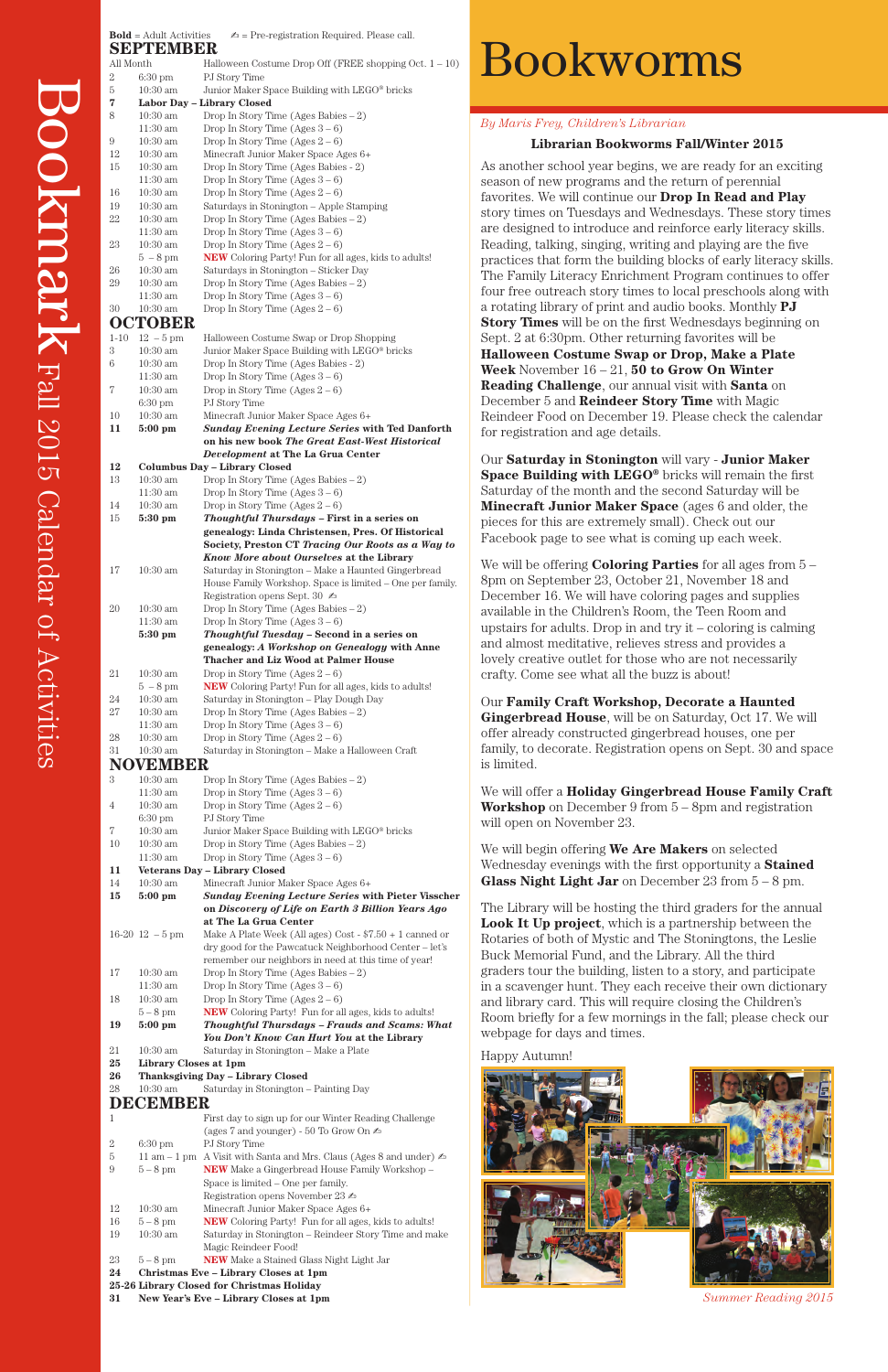## Strategic Planning and the Stonington Free Library

**Stonington Free Library** 20 High Street, Stonington, CT

**Mailing address** PO Box 232, Stonington, CT 06378

#### **Hours**

10am-5pm M, T, Th and F 10am-8pm Wed • 10am-3pm Sat

**Phone** 860.535.0658

**Fax** 860.535.3945

**E-mail** stonlib@stoningtonfreelibrary.org

**Web** stoningtonfreelibrary.org

**Acting Director** Belinda deKay

**Children & Teen Services** Maris Frey

#### **Board of Trustees**

**President** Nick Kepple

**Vice President** Mary Kelley **Secretary** Kaylan Randolph **Treasurer** Allegra Griffiths **Trustees** Candace Anderson Stephen Bessette | Lois Cole | Vera Harsh Janet Hatton | Elizabeth Leamon | Tim Love Susan Martin | Scott Muller | Kaylan Randolph George Sylvestre **Editors** Charles Harding | Melissa Floyd **Layout** CMB Creative Group

The dictionary defines strategic planning as a process of decisions made by an organization to set goals and to outline a course of action to achieve those goals. In even simpler terms, it is a plan aimed at creating a desired future. Such planning is routine practice in business and one that has become increasingly more common with non-profits, such as libraries. The Stonington Free Library is no exception.



Suisman Shapiro

**Attorneys-At-Law** 

Recently the Library's Board of Trustees surveyed a small sampling of our library users. The goal was to learn what we were doing well and what we could improve upon. The information gathered from our survey led us to the realization we needed to be more thoughtful and deliberate about our future goals. Our respondents told us there was much we did well, but there were also many areas where we could improve. Respondents shared they wanted the library to address changes taking place in our fast-paced society, a challenge for one of Connecticut's smallest libraries, but they also wanted us to continue to provide a foundation in literacy for our youngest users. With challenge comes opportunity, and so the Board of Trustees decided it was clearly time for us to strategically plan for the future. Without such a plan, we were reminded of a Yogi Berra quote, "if you don't know where you are going, you might wind up some place else."

The Board is now seeking a consultant to help with this work, and over the next several months you will learn more about our efforts. Members of the community will soon be asked to participate in this process through surveys, focus groups, or even one-on-one interviews. We will ask how you feel about the library's responsiveness to the community's needs and what role you see the Stonington Free Library playing in the town's future. We believe the Stonington Free Library is a true community resource, and your input will help to make it an even stronger one.

**ADVISORS** 

### Adult Summer Reading

This summer adults have not been left out of the summer reading program festivities. We launched a month long Adult Summer Reading Program that rewarded patrons who checked materials out of the Library with chances to win weekly drawings for goodies in our display case. We had a wide

array of prizes ranging from autographed books and library tee-shirts to travel mugs and lanterns. Over 80 adults participated in the program and we hope to make it a summer season staple. Not that reading isn't its own reward...





*Thank You!*

WELLS FARGO

**GW&K** 

#### *By Mary Kelley, Vice President, Board of Trustees*

Welcome to the new Corporate Sponsors of our *Sunday Evening Lecture Series* for this season. Thanks to their support we are able to offset the cost of these free programs and focus Library funds on new and exciting programs, materials, and services for the community.



### New Director Search

INVESTMENT<br>MANAGEMENT

As part of the strategic planning process the Library has undertaken, the Board decided this summer, after much

### Stonington Free Library

Service to All – Young And Old, River to River

analysis, to pursue a different direction in the management of the Library. We acknowledge and appreciate Margaret Victoria's years of service to the Library and wish her well in her new endeavors. The Trustees are grateful to Belinda deKay and the staff for their willingness to extend themselves during this transition. The Board takes its responsibility to our user community very seriously and has devoted hundreds of hours toward the goal of making the Stonington Free Library the best it can be. We look forward to sharing our progress in this endeavor with you over the next year and thank you for your continued support for this wonderful community resource. A vigorous search effort is underway for a new Director.

*By Nick Kepple, President of the Board*